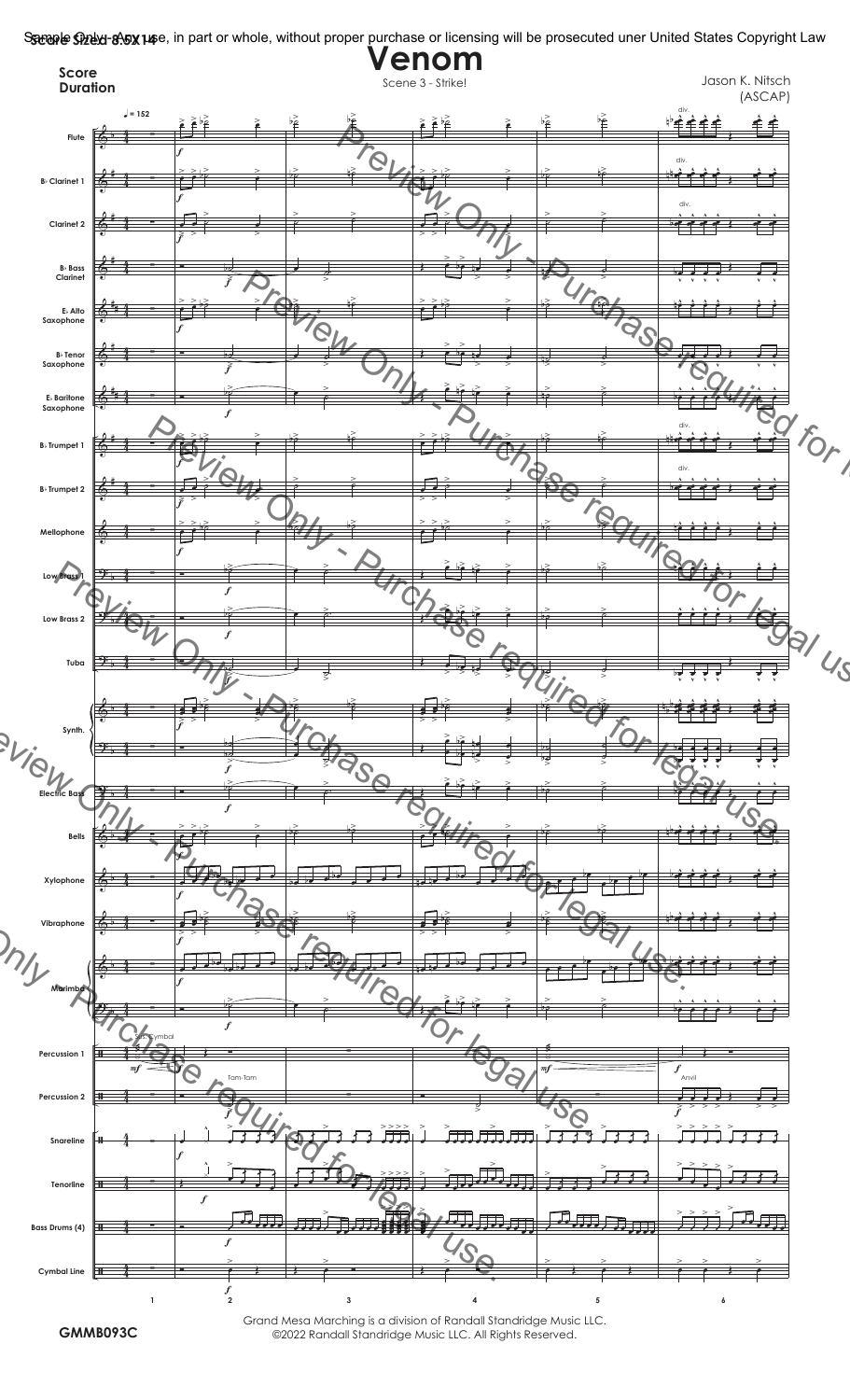

Sample Only - Any use, in part or whole, without proper purchase or licensing will be prosecuted uner United States Copyright Law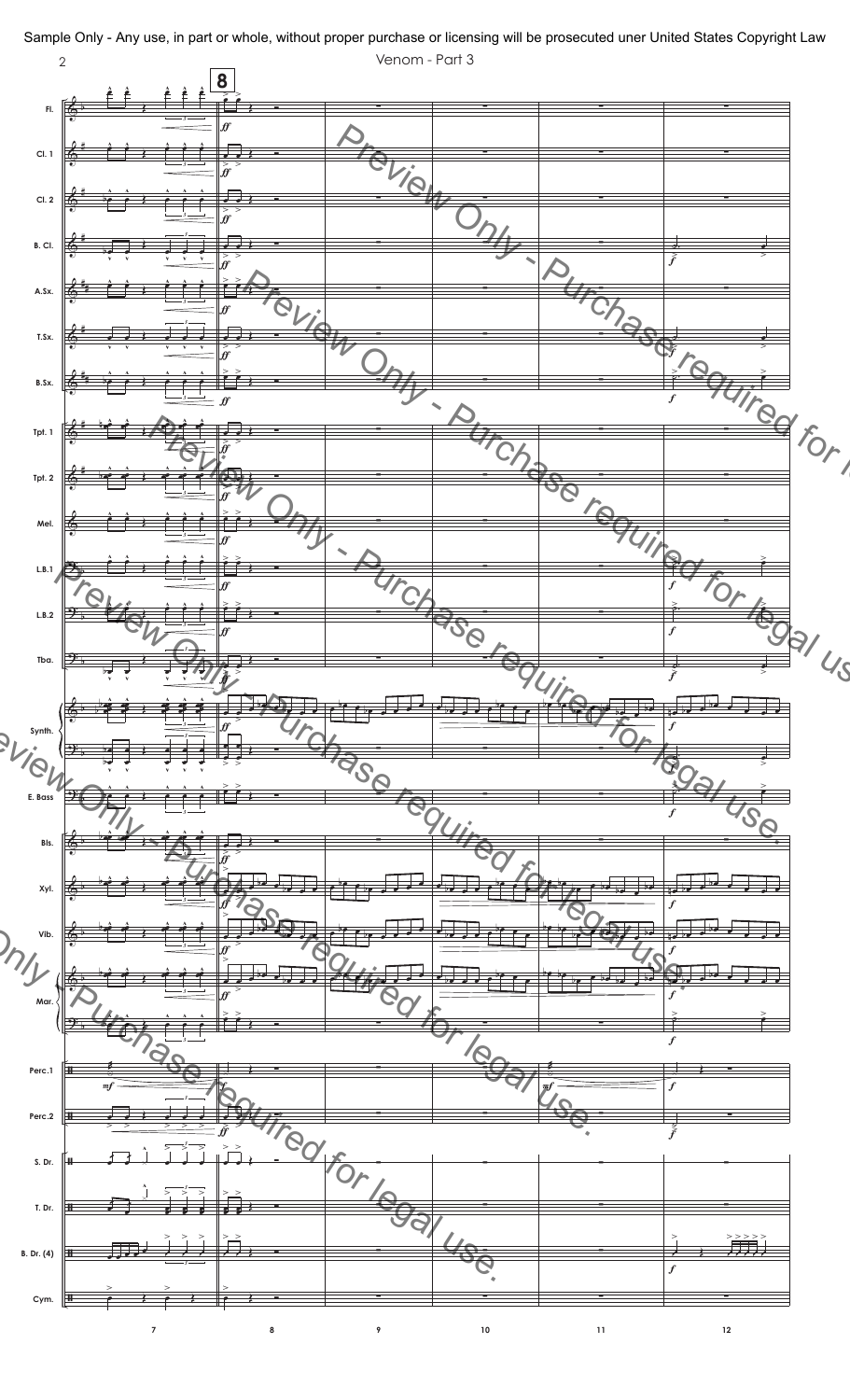

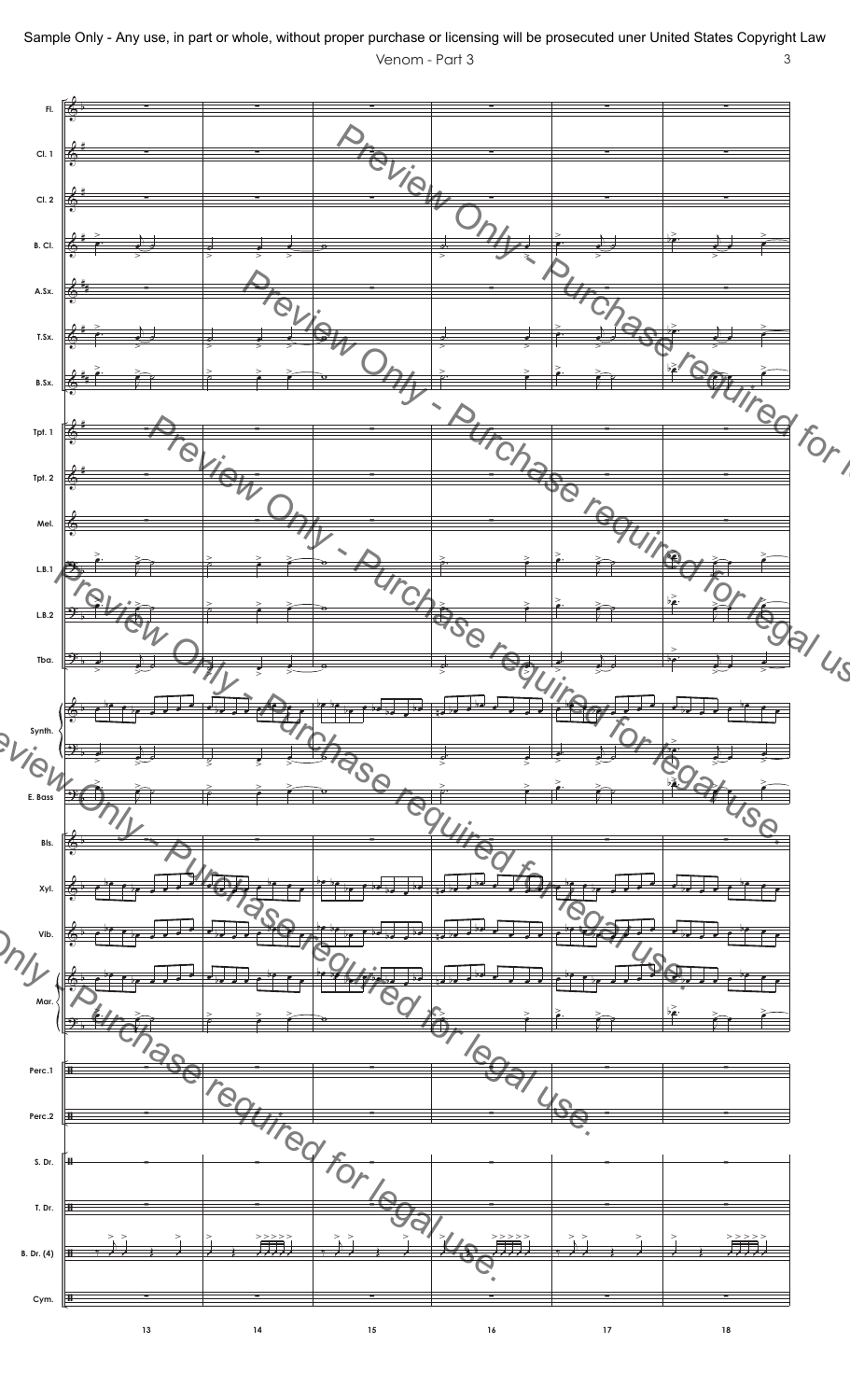

Sample Only - Any use, in part or whole, without proper purchase or licensing will be prosecuted uner United States Copyright Law Venom - Part 3  $\overline{4}$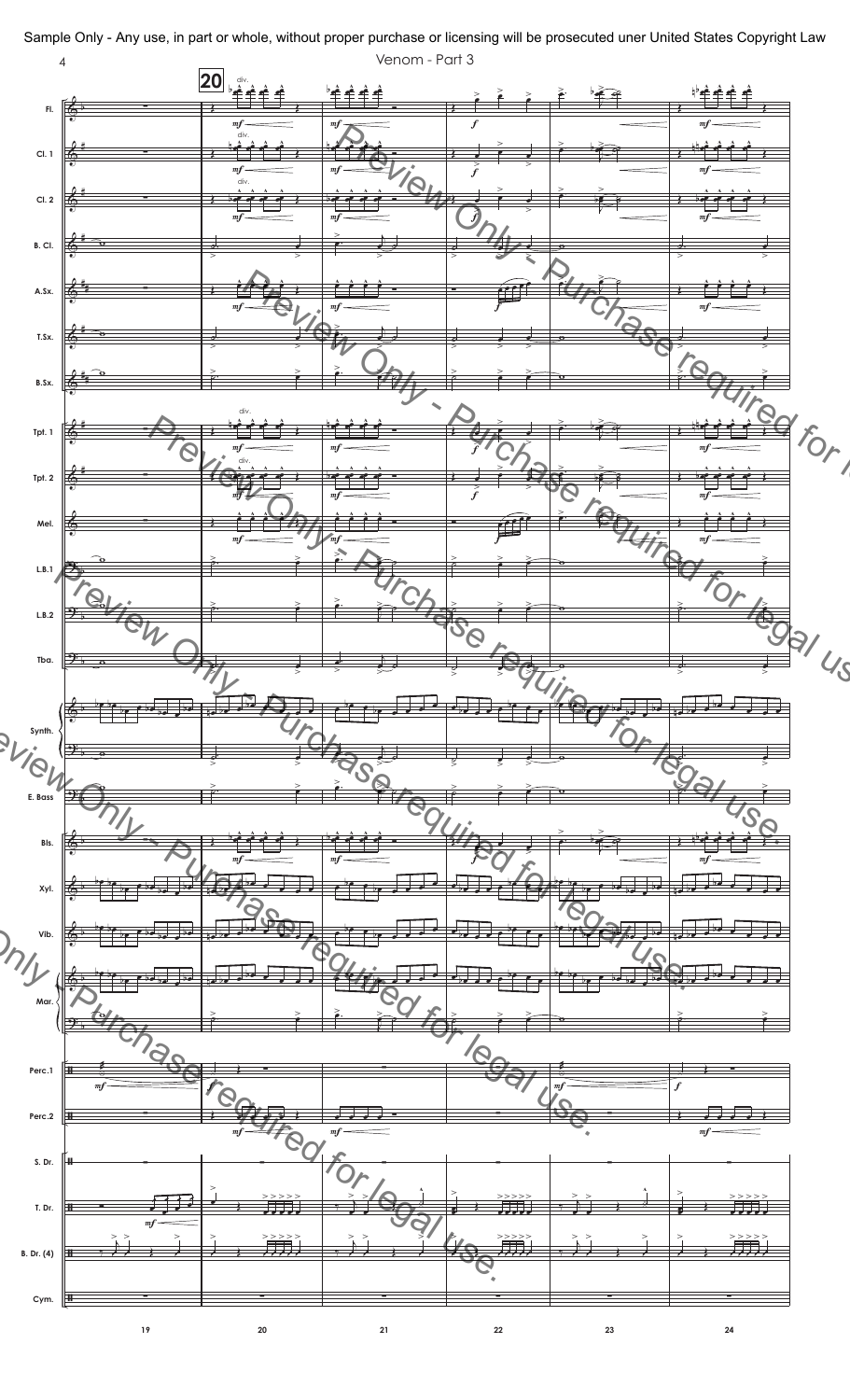

Sample Only - Any use, in part or whole, without proper purchase or licensing will be prosecuted uner United States Copyright Law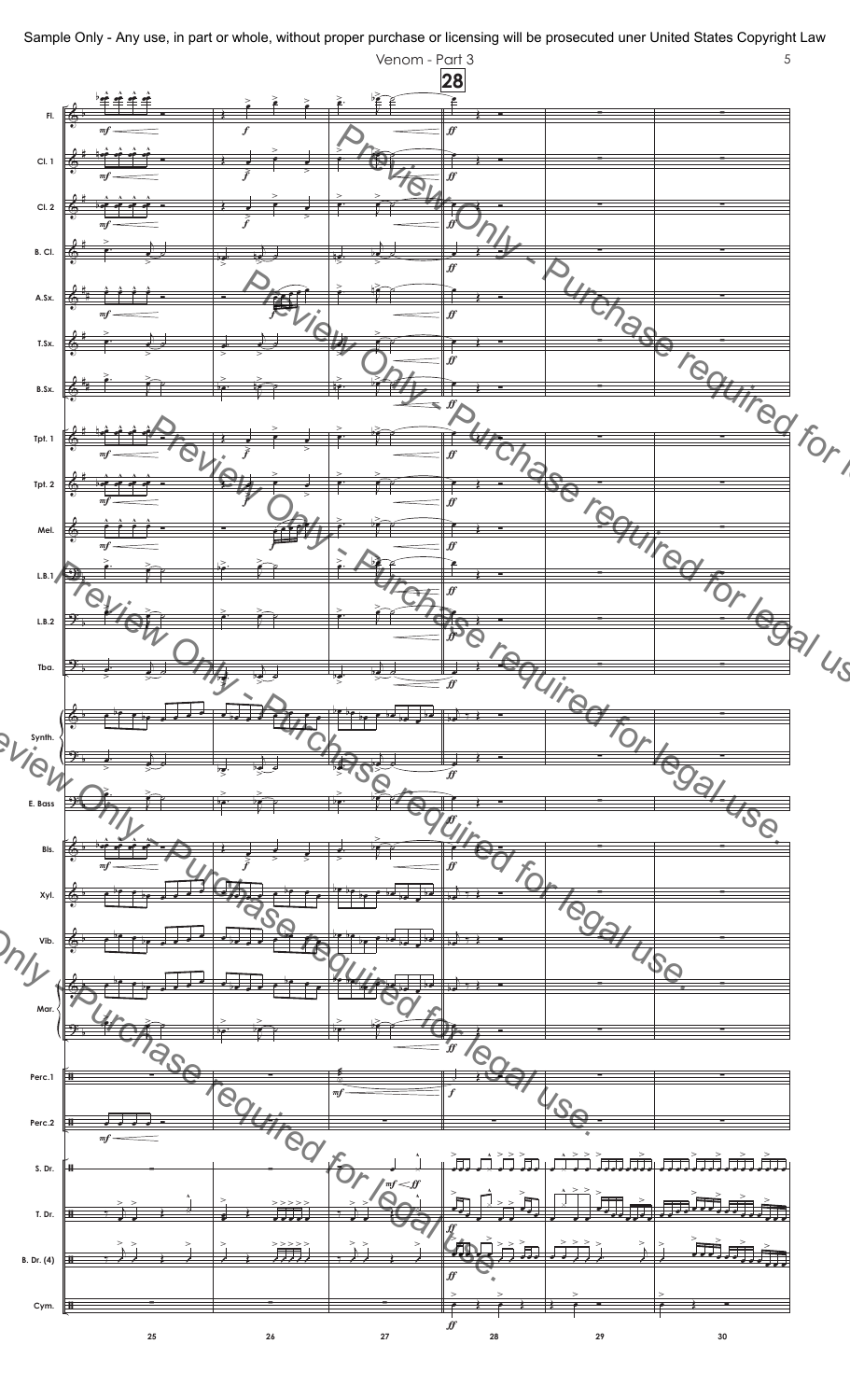

Sample Only - Any use, in part or whole, without proper purchase or licensing will be prosecuted uner United States Copyright Law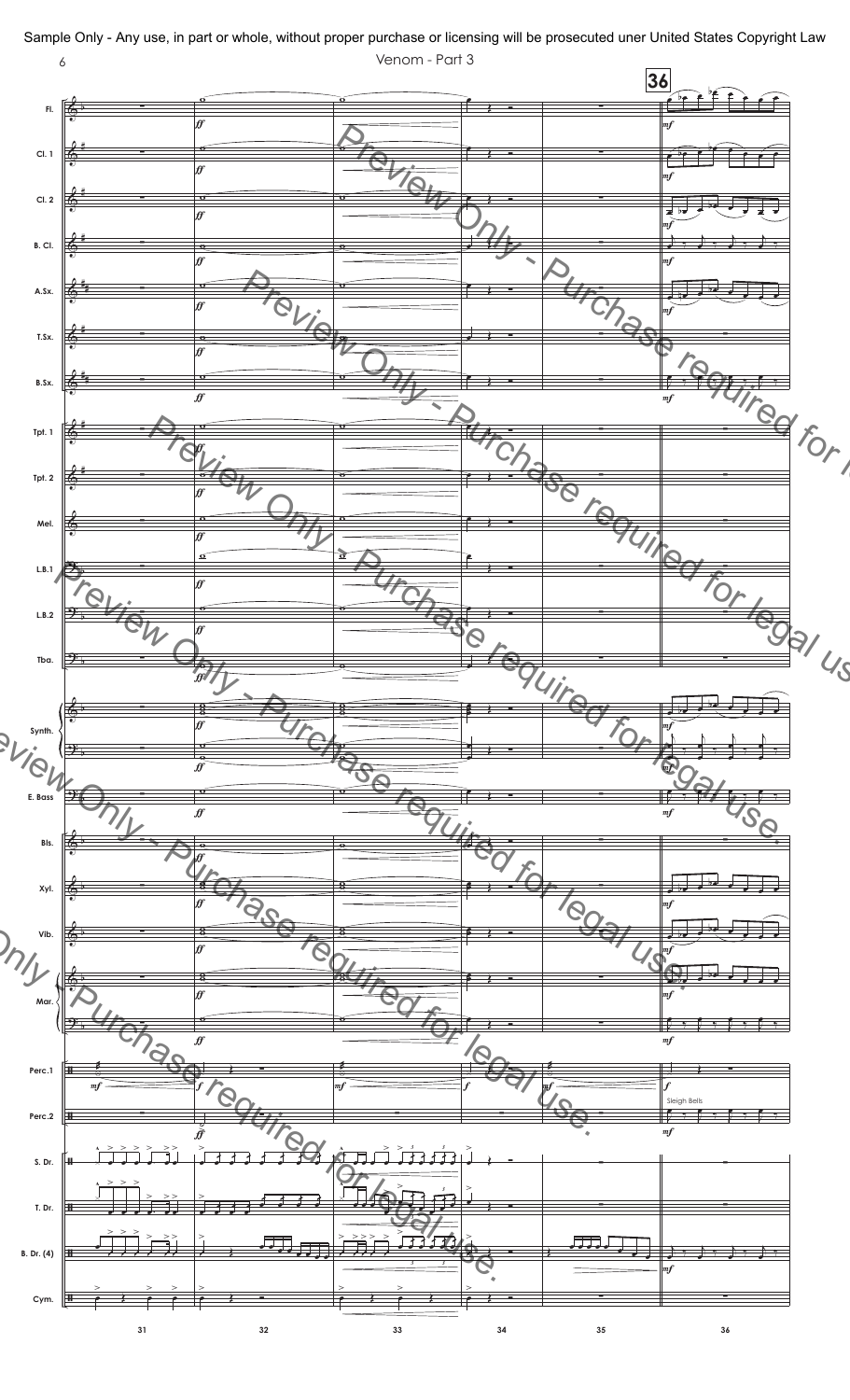Venom - Part 3 7 Sample Only - Any use, in part or whole, without proper purchase or licensing will be prosecuted uner United States Copyright Law

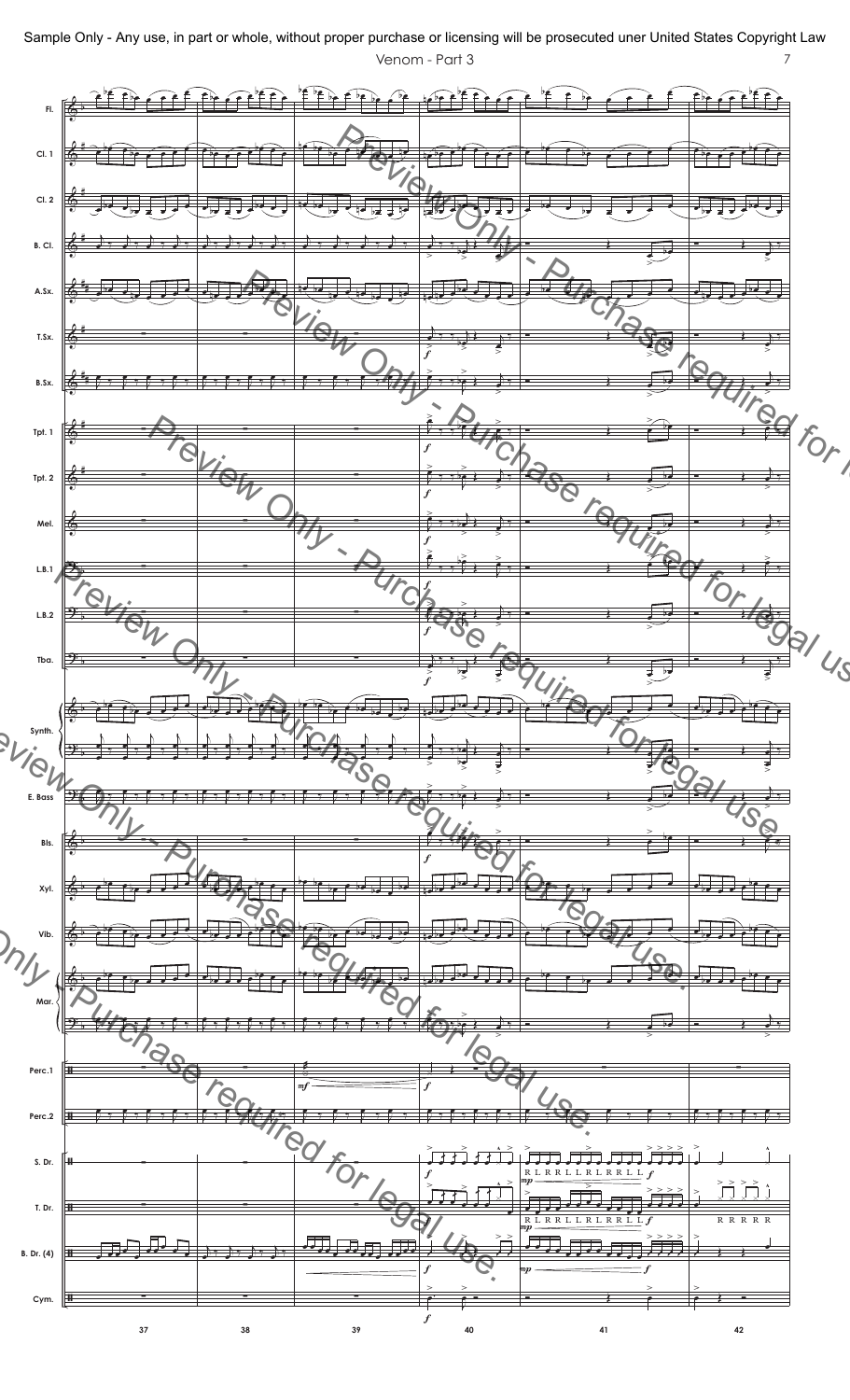

Sample Only - Any use, in part or whole, without proper purchase or licensing will be prosecuted uner United States Copyright Law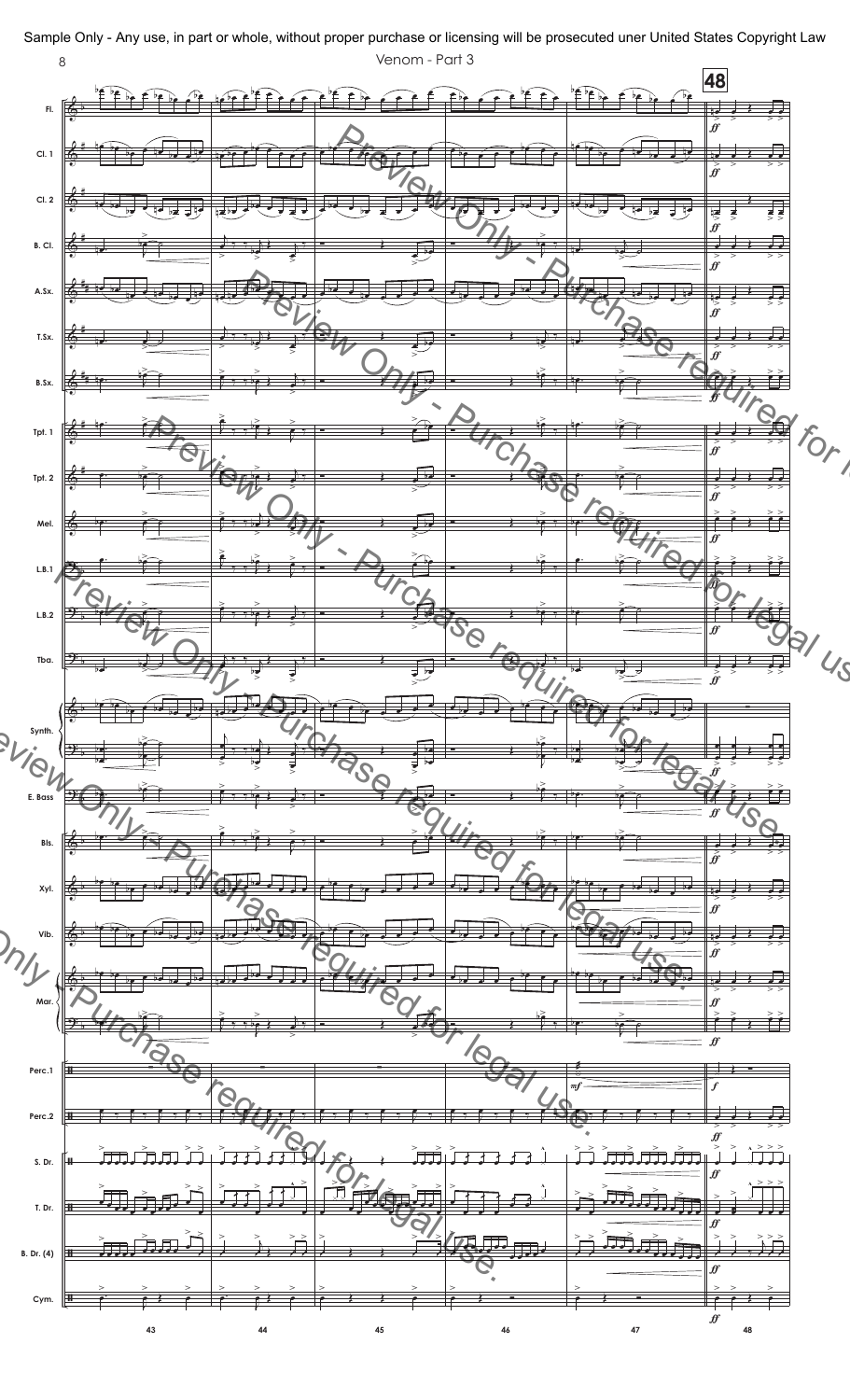

Venom - Part 3 9 Sample Only - Any use, in part or whole, without proper purchase or licensing will be prosecuted uner United States Copyright Law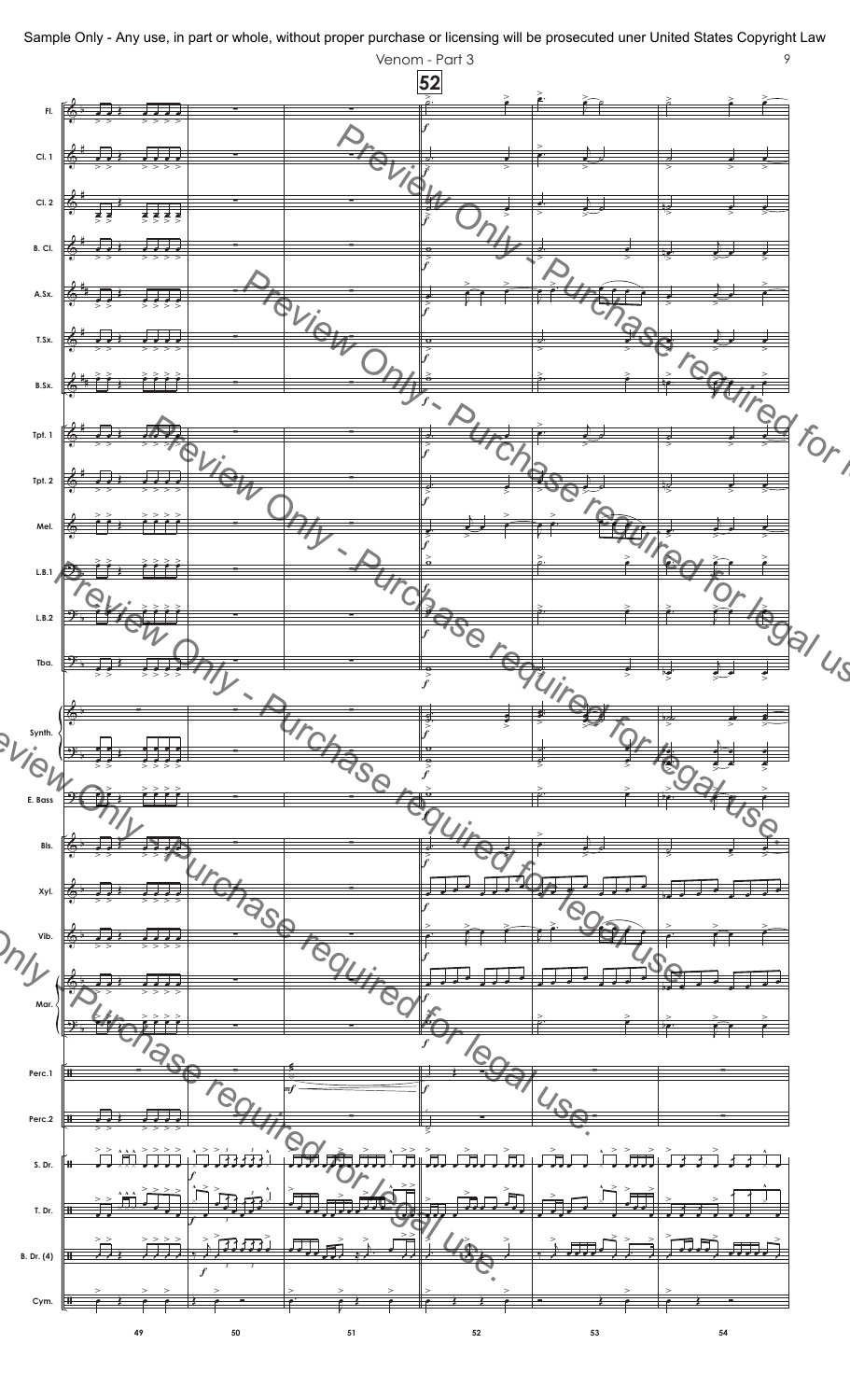

Sample Only - Any use, in part or whole, without proper purchase or licensing will be prosecuted uner United States Copyright Law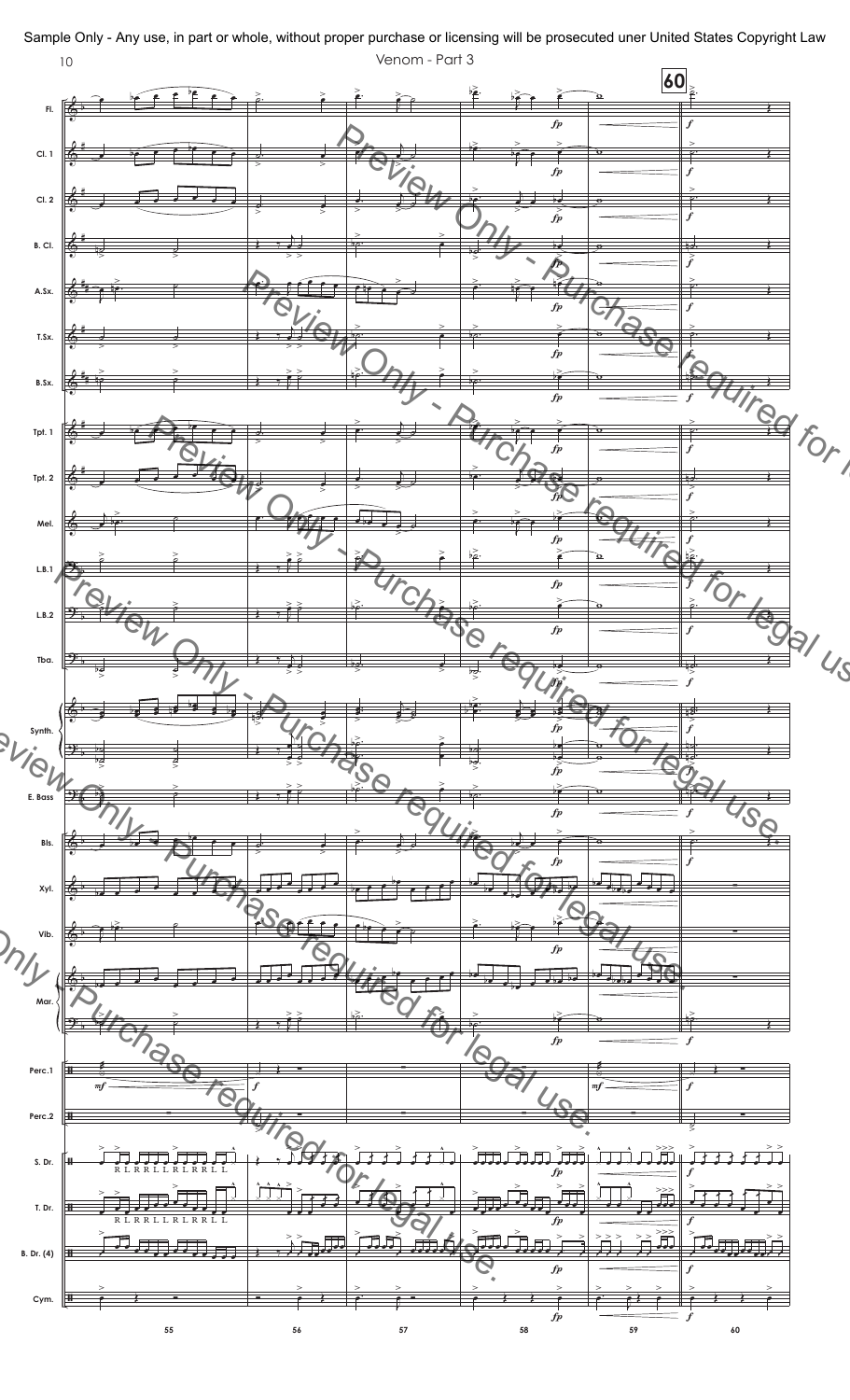